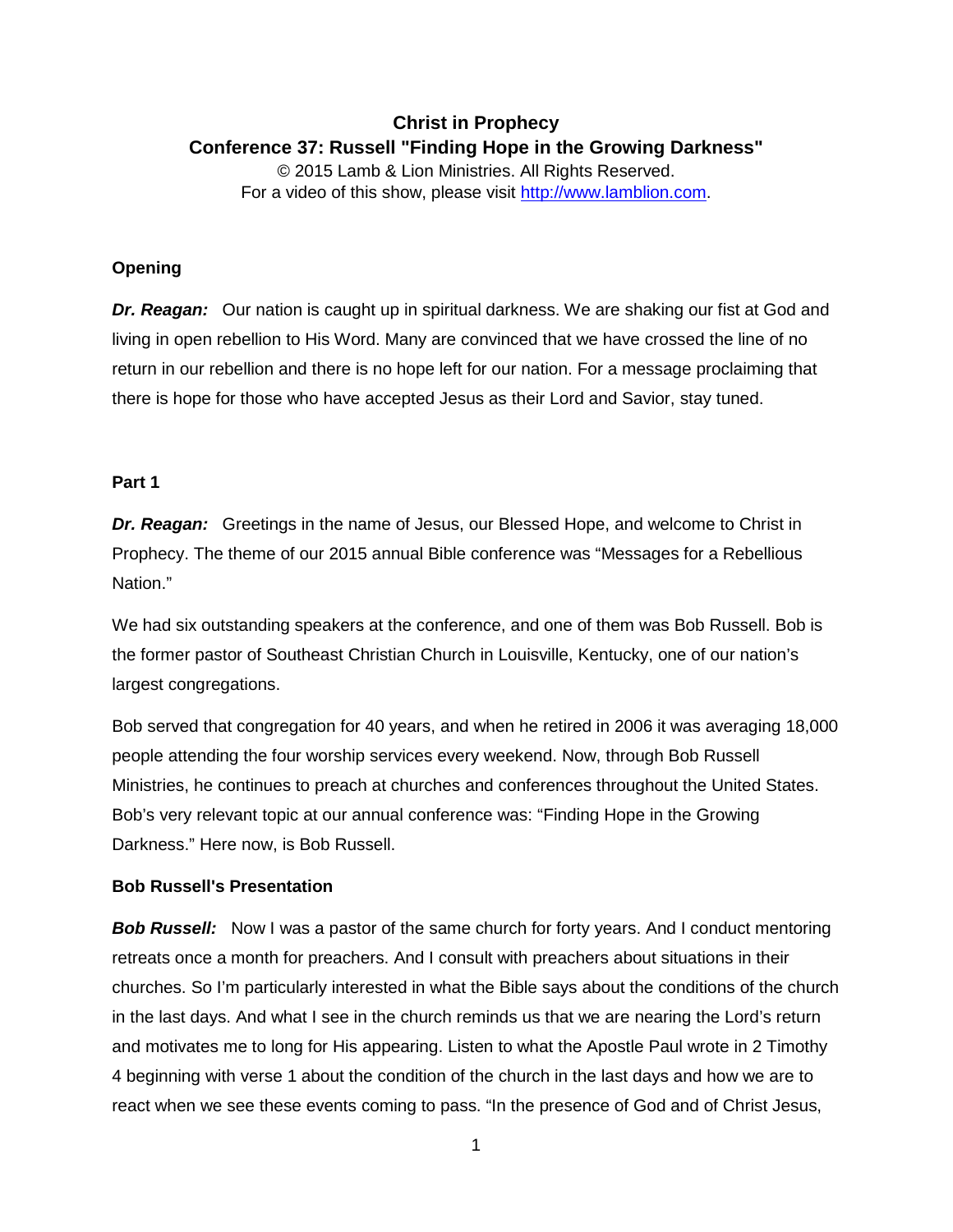who will judge the living and the dead, and in view of His appearing, and His kingdom, I give you this charge: Preach the word; be prepared in season and out of season; correct, rebuke and encourage with great patience and careful instruction. For the time will come when men will not put up with sound doctrine. Instead, to suit their own desires, they will gather around them a great number of teachers to say what their itching ears want to hear. They will turn their ears away from the truth and turn aside to myths. But you, keep your head in all situations, endure hardship, do the work of an evangelist, discharge all the duties of your ministry. For I am already being poured out like a drink offering, and the time has come for my departure. I have fought the good fight, I have finished the race, I have kept the faith. Now there is in store for me the crown of righteousness, which the Lord, the righteous Judge, will give me at that day and not only to me, but also to all those who have longed for His appearing."

Now, notice the bookend phrases in this section that kind of cradle this whole paragraph: "In view of the Lord's return, longing for the Lord's return," in verse 8. And this section suggests how we should respond to end time events unfolding in the church. First Paul admonishes us preach the Word even though it will become increasingly unpopular to do so. The longer I was in ministry, the more impressed I became with the power of this book. You know when the Bible is preached amazing things happen. Hebrews 4:12 says, "The Word of God is living and active sharper than a double-edged sword, it's able to penetrate the thoughts and the intent of the heart." Some supernatural things happen when the Bible is preached.

So, early in my ministry I decided that the majority of my preaching was going to be through a book of the Bible, or tracing a Bible character in the Old Testament. I think the first series that I preached was through 1 Corinthians. And I got to 1 Corinthians 6, and the first part of the 1 Corinthians 6 says, "Don't take your brother to court." I thought, "What am I going to do with this?" Well it says don't take you brother to court, so I am going to talk about why we don't sue one another. We don't air our dirty laundry to the world. We trust the leaders to be mediators and we learn to forgive one another. It was an okay sermon. But about six months later I learned that two deacons in our church who had a business partnership had had a falling out and they were about to sue one another when I preached that sermon and they decided not to do it. Now, had I waited until they sued each other and said, "Well today I think I'm going to preach on 1 Corinthians 6 don't take your brother to court." They would have targeted and it would of agitated the situation more.

We hear a lot, preachers hear a lot about preaching to people's needs. But you know the Holy Spirit knows about needs that we are not aware of. And when the Bible is preached it meets the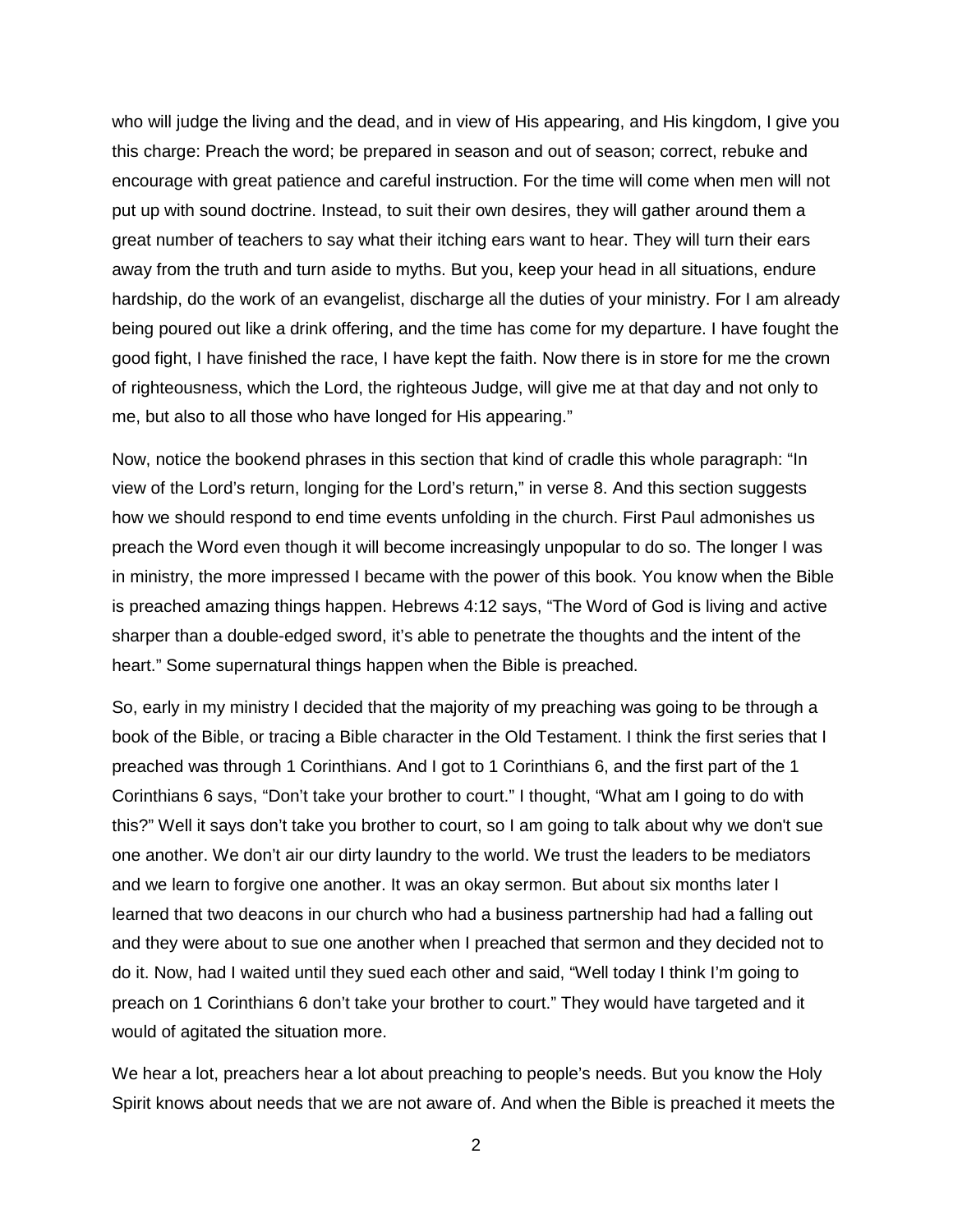needs of people. And when the Bible is preached it feeds the believer. Jesus said, "Man doesn't live by bread alone, but by every word that comes out of the mouth of God." And the Bible is meat, and milk, and bread for the soul. In fact Hebrews 4 says, "It is a double edged sword." Because when we use it to cut other people it cuts ourselves. You see when the Bible is preached it edifies the preacher. There is a big difference between expository preaching, verseby-verse preaching and topical preaching, and the biggest difference is what it does for the preacher. Because if the preacher is digging into a passage he is learning, instead of just grabbing a verse from memory to reinforce what he wants to say. And the preacher is preaching from the overflow, he is filled. And when the Bible is preached it reaches the lost. Preachers today are so focused on reaching the seeker that they dumbed the message down so the seeker won't miss it. But as a result we can become shallow entertainers rather than shepherds feeding the flock.

Fred Craddock wrote a book awhile back called, "Overhearing the Gospel." And it is his contention that sometimes people hear the Gospel better if they overhear it rather than thinking it is directed at them. For example here is a couple having marital problems and they come to a wedding ceremony and the preacher is talking to the bride and groom about sacrifices and unselfishness in marriage. And the couple sitting out in the audience with problems probably hears that better because their defenses are down then they would if they were sitting across the desk from the preacher in a counseling session. And if the seeker overhears the preacher talking to Christians, he's probably going to hear it better; especially if the Bible is being taught, because the Holy Spirit works overtime when the Word is exegeted and applied.

Years ago I preached, I planned a series through 2 Thessalonians. And it's about the wrath of God, and the rise of the Antichrist, and warnings against idleness. And before I got up to preach the first sermon I looked out and there was Gary Proctors' brother. And I knew Gary had been praying that his brother would come, been living a wild life. And of all times I thought, "The first time he comes to church I'm starting a series through 2 Thessalonian. What do I have to say to him?" Well I looked at him occasionally when I was preaching and he was paying attention. He came back for the second sermon. He came back for the third sermon. After four sermons he came forward and gave his life to Christ. And he was baptized, well just before he was baptized he said, "Boy, that series on the wrath of God scared the Hell out of me." I believe he was right. I believe it did.

There is tremendous power in the Word of God. But in the last days it will become increasingly unpopular to preach the Bible. Paul said, "You preach the word, correct, rebuke and instruct, for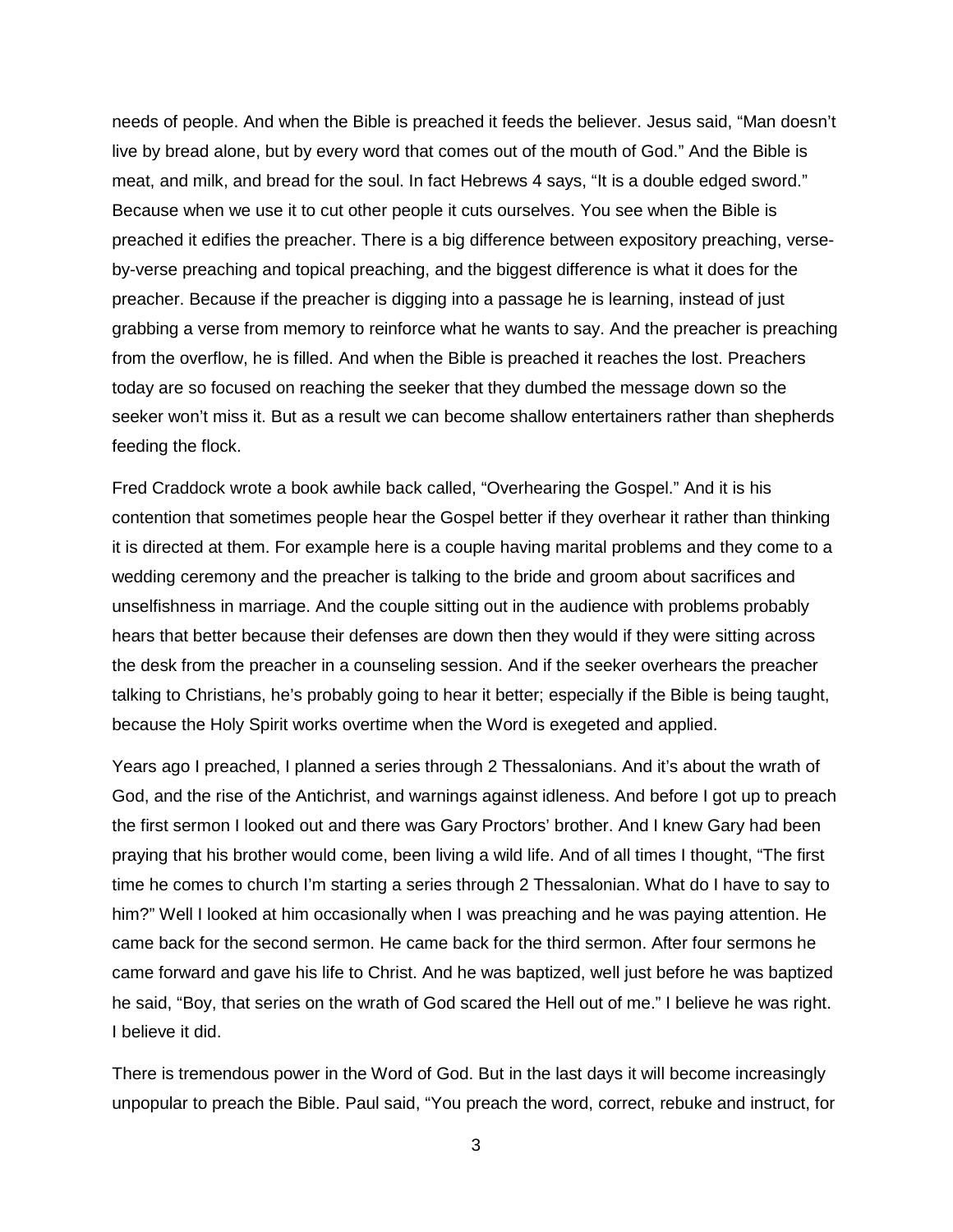the time will come when men will not put up with sound doctrine. Instead to suit their own desires, they will gather around them a great number of teachers to say what their itching ears want to hear."

A popular television preacher was on the Oprah Winfrey Show not very long ago. And Oprah Winfrey asked him, "Do you believe that there is only one way to God?" And he smiled and said "Oprah, you know the Bible says there's one way to God through Jesus. But I believe that there are many ways to Jesus." You see we find clever ways to distort the truth and say what itching ears want to hear. Itching ears want to hear that there are many ways to God and you don't have to disagree with any other religion. Itching ears want to hear that the Bible contains the words from God but you have to judge for yourselves what is authentic and what is not. And if it doesn't fit the cultural norms then you can reject it as irrelevant because actually it was written 2,000 years ago.

Itching ears want to hear that God may have used evolution to create the world and you don't have to take the Genesis account literally. You can still be accepted in the scientific community and follow Jesus. Itching ears want to hear that couples can cohabitate without a marriage ceremony, after all you're married in Gods' eyes, that's what matters and you can save on taxes that way.

Itching ears want to hear that the Bible's denunciation of homosexuality is no longer valid. We're more enlightened. Jesus didn't say anything about it so we can be neutral too. You see people want to hear about God's favor and God's love. They don't want to hear about judgment and Hell. People want to be encouraged, and they bristle up at the very idea of being rebuked because a preacher corrects or rebukes people bristle up and say, "Who are you to judge me? You're making me feel uncomfortable. I'm offended." So, we cleverly shout grace and we whisper repentance and we seek to please men rather than God.

Tony Campolo has been one of the most popular speakers at evangelical conventions over the last three decades. But Tony Campolo last month published an article explaining why he endorsed gay marriage "my wife led the way for me," he said, "we have gay friends whose relationship I respect. And feelings and personalities trump the Bible." "In the last days people will gather around them teachers to say what their itching ears want to hear and they'll turn aside to myths."

Several weeks ago Diane Sawyer interviewed Bruce Jenner who had just announced that he was in the process of transgendering at age 65. But he said a weird thing he said, "You know I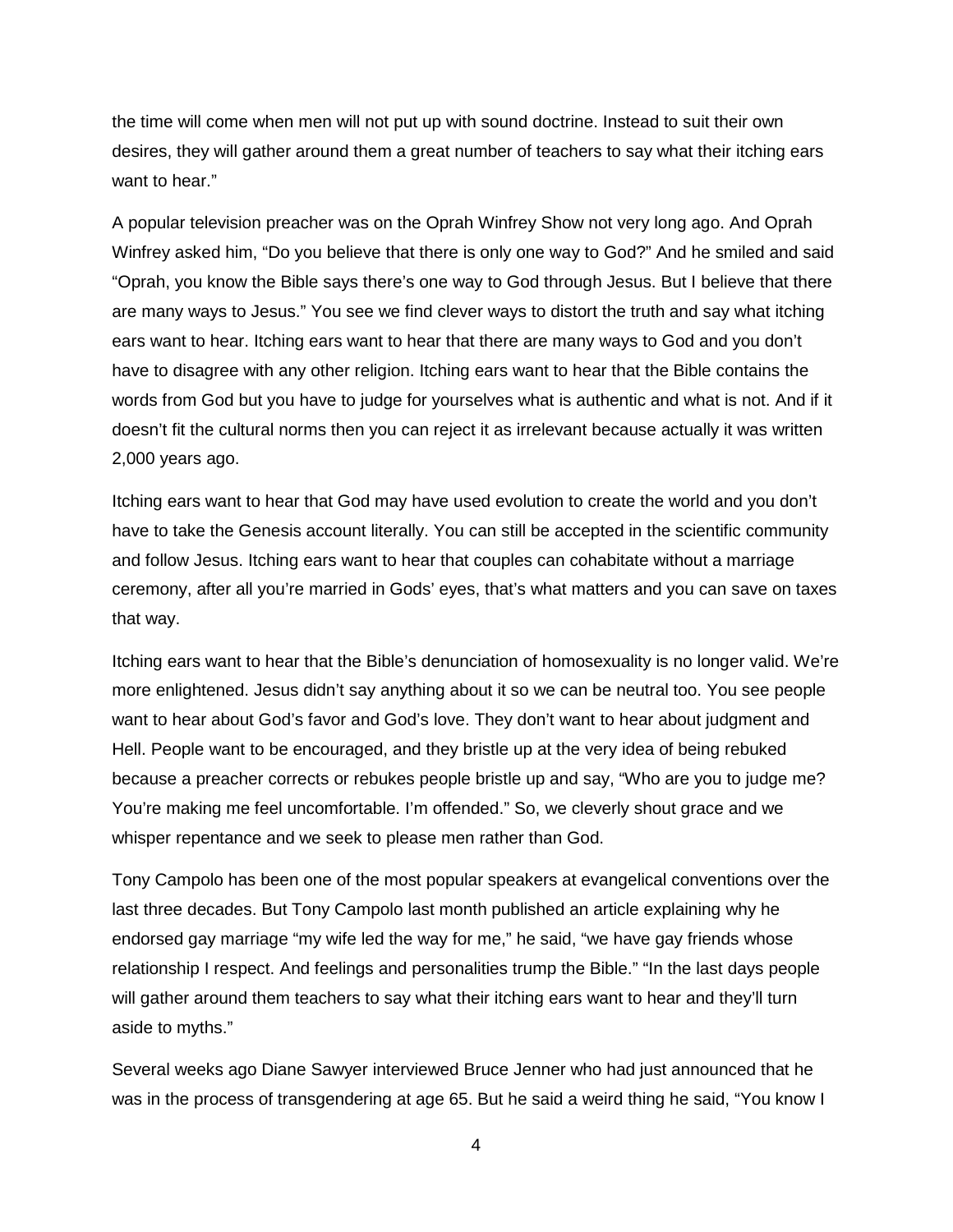still find myself attracted to women." And Diane Sawyer asked what I think is the most bizarre question I've ever heard on TV. She said, "Are you a lesbian then?" Have we completely gone insane? Thinking ourselves to be wise we become fools.

So, I wrote a blog, called an open letter to Bruce Jenner in which I said, "Bruce, you are not a woman trapped in a man's body, nor are you a lesbian. You are a special creation of God trapped in a carnal body and we all have various carnal temptations. Just as you once disciplined your body to win the decathlon you now need to resist the evil desires that war against your soul."

Now let me read a portion of a letter another religious leader wrote to him, which was published in a religious publication. "Dear Bruce Jenner, Jesus loves you and cares for you." True, Jesus loves the guy in Cleveland who kidnapped young women and held them hostage. That doesn't justify their behavior. "I am deeply sorry for the way individuals have treated you in response to your recent interview with Diane Sawyer. Your life has meaning, regardless of the ignorant and ill-thought comments that have been thrown your way." You take a Biblical stance you are ignorant, you're insensitive. The letter writer says, "This is a new and complicated conversation that people are scared to have." Well, not really, it's not new why else in the book of Deuteronomy would Moses warn against cross dressing? That temptation most of existed 3,000 years ago. **"**Some people will say that being transgender is a sin and others will say that God created them that way. But no matter your stance, showcasing love to a community that is struggling with a 40% suicide rate should be all Christians number one priority." But let me ask you something if you saw a motorist going the wrong way up an exit ramp, what's the most loving thing you can do for that person at the moment? Blare on your horn, wave and shout. That may appear unloving to someone who is uninformed as a bystander, but it's the most loving thing you can do at the moment. For the time has come when men don't put up with sound doctrine but they have turned aside to myths.

#### **Part 2**

**Dr. Reagan:** For those of you who may have tuned in late, you are watching a presentation which Bob Russell gave at our annual Bible conference. The theme of the conference was, "Messages for a Rebellious Nation." Bob's topic was "Finding Hope in the Growing Darkness." Bob is the former pastor of Southeast Christian Church in Louisville, Kentucky, one of our nation's largest congregations. Let's return now to Bob's presentation.

#### **Bob Russell Presentation**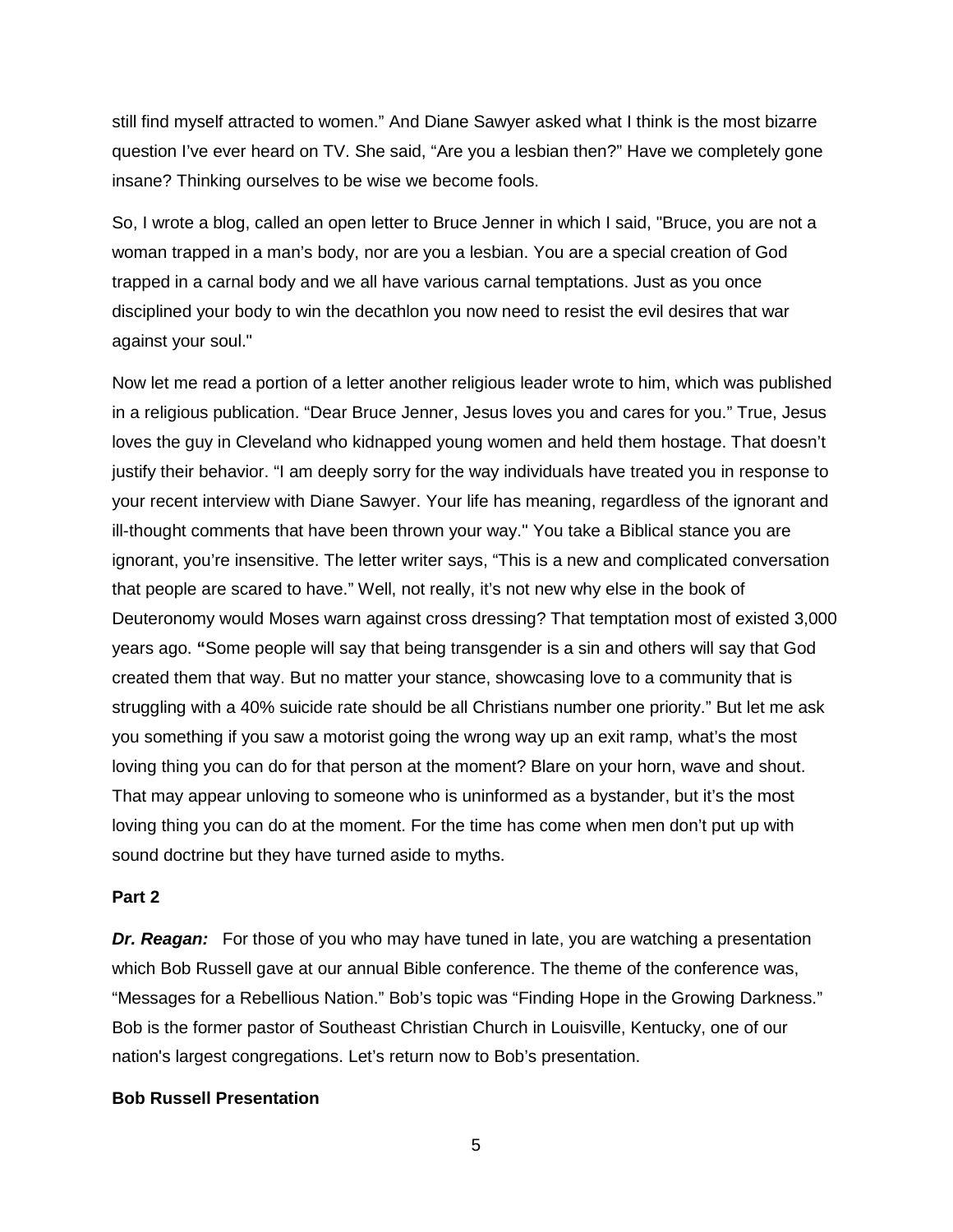**Bob Russell:** Let me share with you three reasons why as I get older I find myself becoming increasingly eager for the Lord Jesus to return. First, I'm eager for Him to come to silence the mockers. I am so fed up with God's name being blasphemed and God's people being ridiculed by arrogant entertainers and lying cretins in the media. And I'd like to hear them, see them bow. You know Bill Maher of HBO he makes fun of Christian people; he says we are ignorant for believing the Bible. When Tim Tebow had a good testimony he called him a homeschool nerd. He had a question the other day for somebody, "What about your imaginary Jesus?" You know. My friend Wayne Smith says, "I know the Bible says we're not supposed to hate anybody, but if God ever changes that rule I've got my guy picked out." [laughing] And I'm a competitor. I like to win and the Bill Mahers, and Bill Ney the Science Guy, and Rosie O'Donnell, and Michael Moore, and Barry Lynn make me mad. And like David I cry out, "How long O, Lord?" Now I know God doesn't want anybody to perish he wants everybody to come to repentance. But I long for them to be humbled or be silenced. And I long for that day when "Every knee will bow and every tongue confess that Jesus Christ is Lord."

Another reason I long for the Lord return is to escape future troubles. I'm going to turn 72 years old in 3 months, if God permits me to live that long. Now, I know that if God permits me to live another decade according to Psalm 90 this decade is full of trouble and sorrow. I see some friends of mine just ahead of me going through some things I don't necessarily want to go through: arthritis and operations and dementia, and care giving, and grief. And I don't have as much to look forward to as I used to. I've had a great life with good health, I really wouldn't mind if I just could miss those unpleasant experiences and be caught up to meet the Lord in the air. That would be the best of both worlds. Second Corinthians 5:1 says, "We know that when the earthly tent we live in is destroyed we have a building of God, eternal in the heavens. Meanwhile we groan longing to be clothed with our heavenly dwelling."

And it's not just the unpleasant health problems I'd wouldn't mind escaping. But it appears to me unless the Lord dramatically intervenes, this world is going to become an increasingly uncomfortable. Race riots, rampant diseases, brutal terrorist attacks, increased persecution of believers. I'm kind of eager for the Lord to come back and just escape all that, the Tribulation. And please don't misinterpret what I'm about to say; but I don't enjoy going to church services as much as I used to. Some of it is a generational thing. I grew up with a lot of emphasis on reverence. And now there is more emphasis on joy. That's ok. Some of it has to do with giftedness. I am a terrible singer and I like some of the praise songs, not all of them, but all of the praise songs are written by a high tenor. And I can't get up there. And just about the time I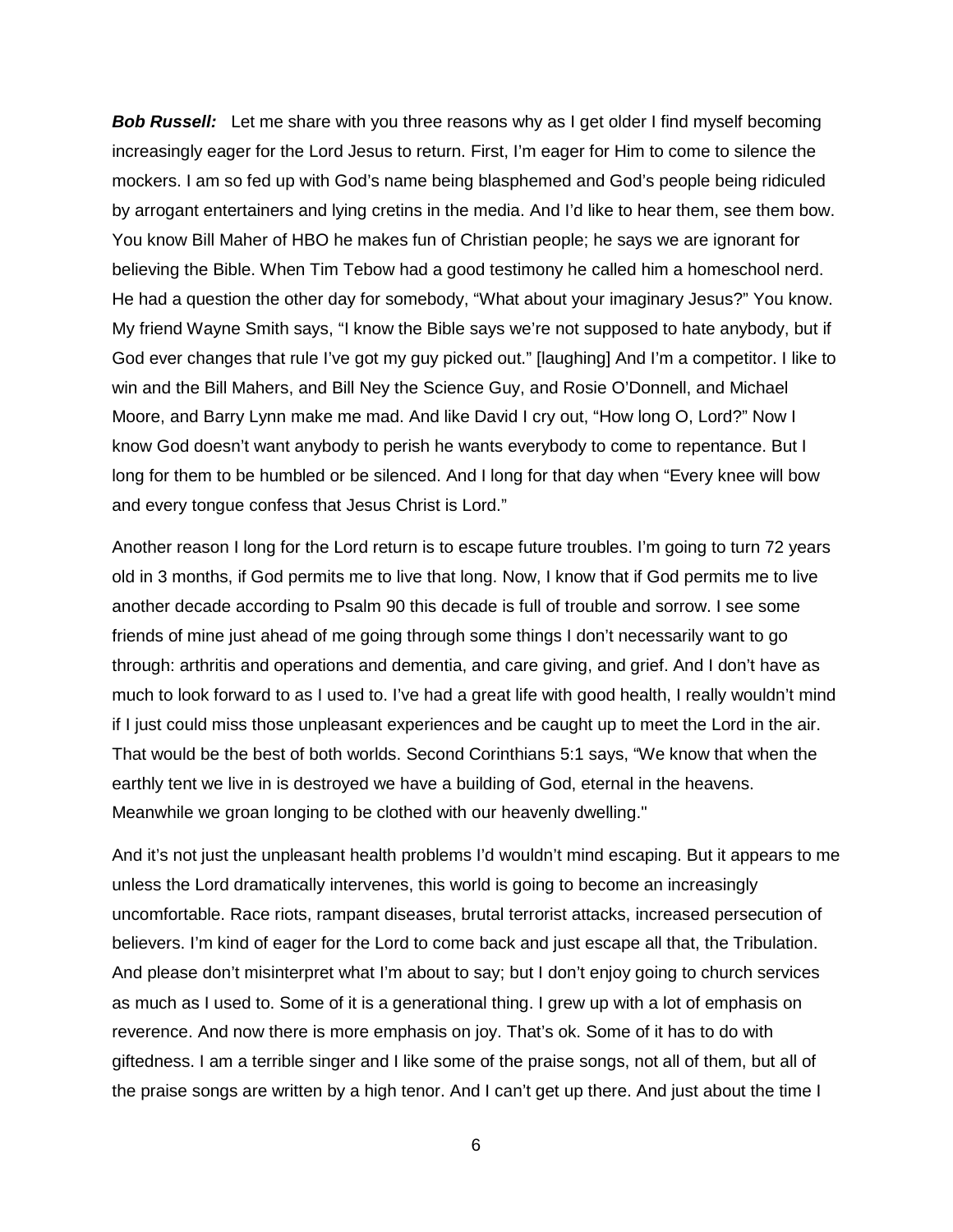get so I can sing them, they put them on the shelf and we are doing something else. I was in a church as a guest speaker a while back they sang three straight songs I didn't know. Then the worship leader said, "Now we're going to teach you a new one." Well. Just once in a while I'd like to sing, "Victory in Jesus," again, you know. Now, I still like going to church, and it moves me sometimes, but not as often anymore. And I long for the Lord's return because I've had enough of the foretaste of glory divine and want the real thing. But one of the reasons I long for His appearing and that is just to be with God. "For the Lord Himself shall descend from heaven, with a shout, the voice of the archangel and the trumpet call of God, and the dead in Christ will rise first. And then we who are alive and remain shall be caught up together to meet the Lord in the air. And so shall we ever be with the Lord. Therefore encourage one another with these words." Just imagine for a minute seeing the Lord Jesus face to face. "Now we see through a glass darkly, but then face to face." Can you imagine hearing Him say to you, "Well done." "Oh, Lord I've got so many sins." "I've forgotten about those. They are buried in the deepest sea. Well done good and faithful servant." What a day that will be when my Jesus I will see. When I look upon His face the one who saved me by His grace. When He takes me by the hand and leads me through the Promised Land. What a day, that will be. And imagine the excitement of embracing your family members and loved ones who have preceded you in death and hearing them squeal with you in delight of your arrival.

I was teaching a Saturday morning men's Bible class not long ago we were talking about death and dying. I said, "How many of you in here are over 70 years of age?" A bunch of guys raised their hands. I said, "Do you fear death more or less as you get older?" "Oh," they said, "Bob, you fear death less as you get older." I said, "Why is that?" And Butch Dabney said, "You've got more friends in Heaven than you've got on earth." Fisher Jones, said, "You know Bob I'm 91 years old, I hope I die pretty soon my friends are going to think I didn't make it." Can you imagine what that is going to be that reunion? And image that first worship service when we gather around the throne and we pay tribute to the One who Was, and Is, and Is to Come. I think Gabriel will blow his trumpet, a call to worship. And all of a sudden appearing before us will be thousands of angels in this heavenly choir. And half way through their song they'll say, "You all join in, Holy, Holy, Holy." And I'll open my mouth and I'll be able to sing and sound like Jack. And I'll be able to reach two or three octaves surprising myself. And then I think Gabriel will call, "Hey, George Beverly Shea and Cliff Barrows come up here and lead us in "How Great Thou Art". And we'll sing, "How Great Thou Art." And then we'll have a series of testimonies, "Noah come up here and tell us, and King David, the Apostle Paul, Simon Peter." And then after all of that Jesus Christ will walk on the platform and I see Him opening up the Scripture and showing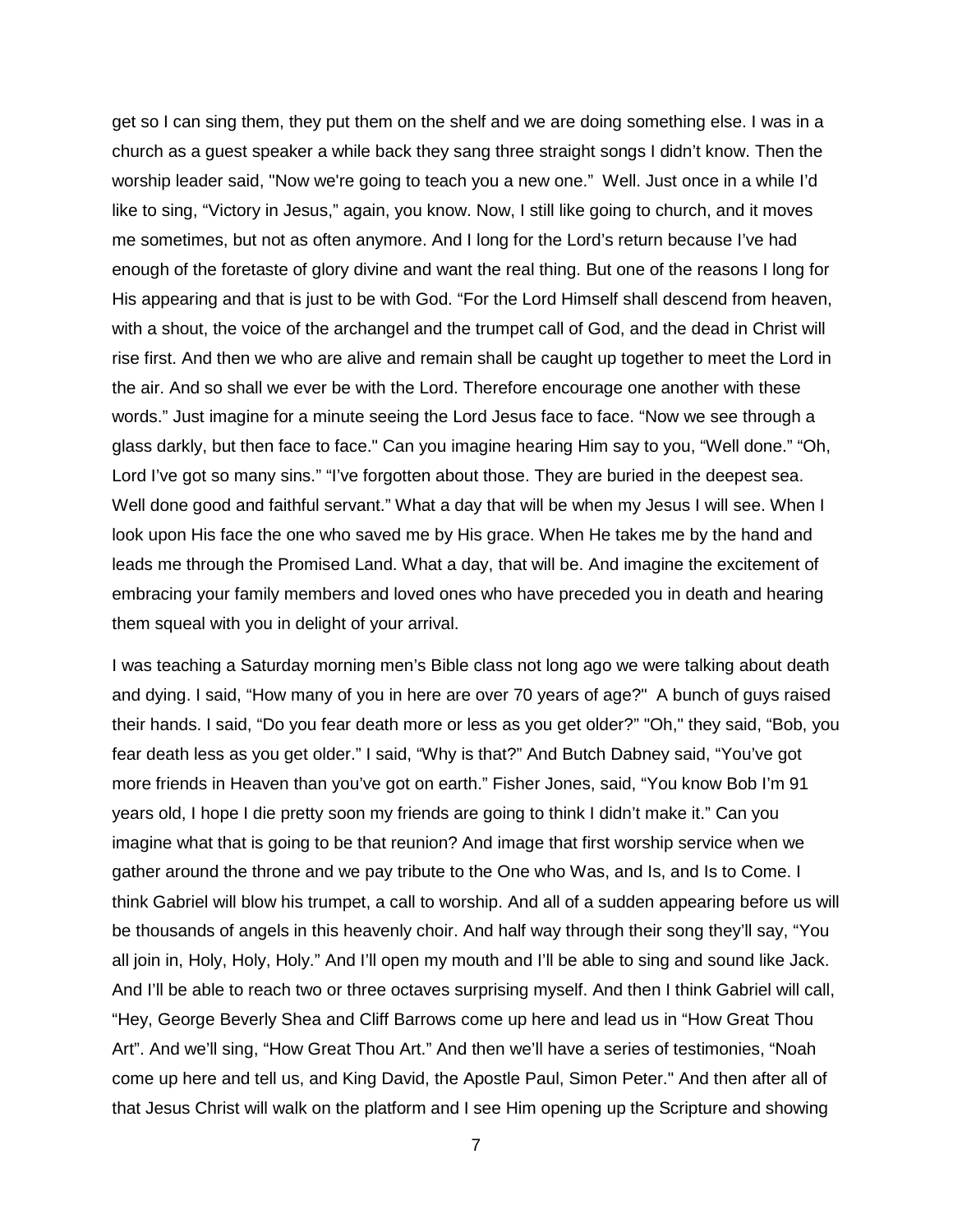us things in the Bible that were there all the while, and we missed them. And we are going to be like the two on the road to Emmaus, saying, "Didn't our hearts burn within us when he opened to us the Scriptures."

And then Jesus said, "In my Father's house there are many rooms." I wonder what those rooms are. I know I think one of them is going to be a question and answer room. We can go in and have all the questions we've ever had, "Lord that 7 year old boy we prayed had Leukemia, we prayed and fasted. Why in your plan did you let him die?" And He'll tell us. "Lord, the Grand Canyon was that really millions of years of evolution or was that the result of Noah's flood?" "Lord, in Ephesians you talk about predestination would you explain the difference between predestination and foreknowledge? I've been teaching that for 40 years and I don't know what I was talking about. Would you explain that?" "And Lord, how come the Cubs could never win the World Series? Why didn't you let that happen?"

Ephesians 2 says, "God raised us up with Christ and seated us with Him in the heavenly realms in Christ Jesus, in order that in the coming ages He might show the incomparable riches of His grace, expressed to us in the kindness in Christ Jesus." That word, show means to reveal in an ongoing, progressive way. Some people think as soon as we get caught up into Heaven, we're going to know everything. I don't think so. I think we'll have a greater capacity to learn and to remember. And we'll spend all of eternity learning more and more about the incomparable riches of His grace.

When I got the news years ago that Bob Birkhead's 24 year old daughter had been killed instantly in an automobile wreck, I immediately drove to the Birkhead's home. Bob loved his daughter, she was his golfing buddy. And she had just got engaged that day five hours before she was killed. I walked into this home loaded with people trying to comfort them. Here is Bob Birkhead, ex-athlete 6 feet 7 inches tall, just a wet rag of grief. I embraced him and I said, "Bob, I'm so sorry. But we've got to be near the return of Jesus Christ. When Jesus is going to come and make all things right." And he said, "Oh, I wish it were today. I wish it were today."

In view of the Lord's appearing, you preach the Word even though it's going to be increasingly unpopular to do so. And you endure hardship because persecution will intensify sometimes even from your own number. And you long for His appearing, since this world is going to become less and less meaningful to you anyway. And the Lord, the righteous Judge will give you a crown of righteousness, on that day. Not to you only but onto all them also who love His appearing. [clapping]